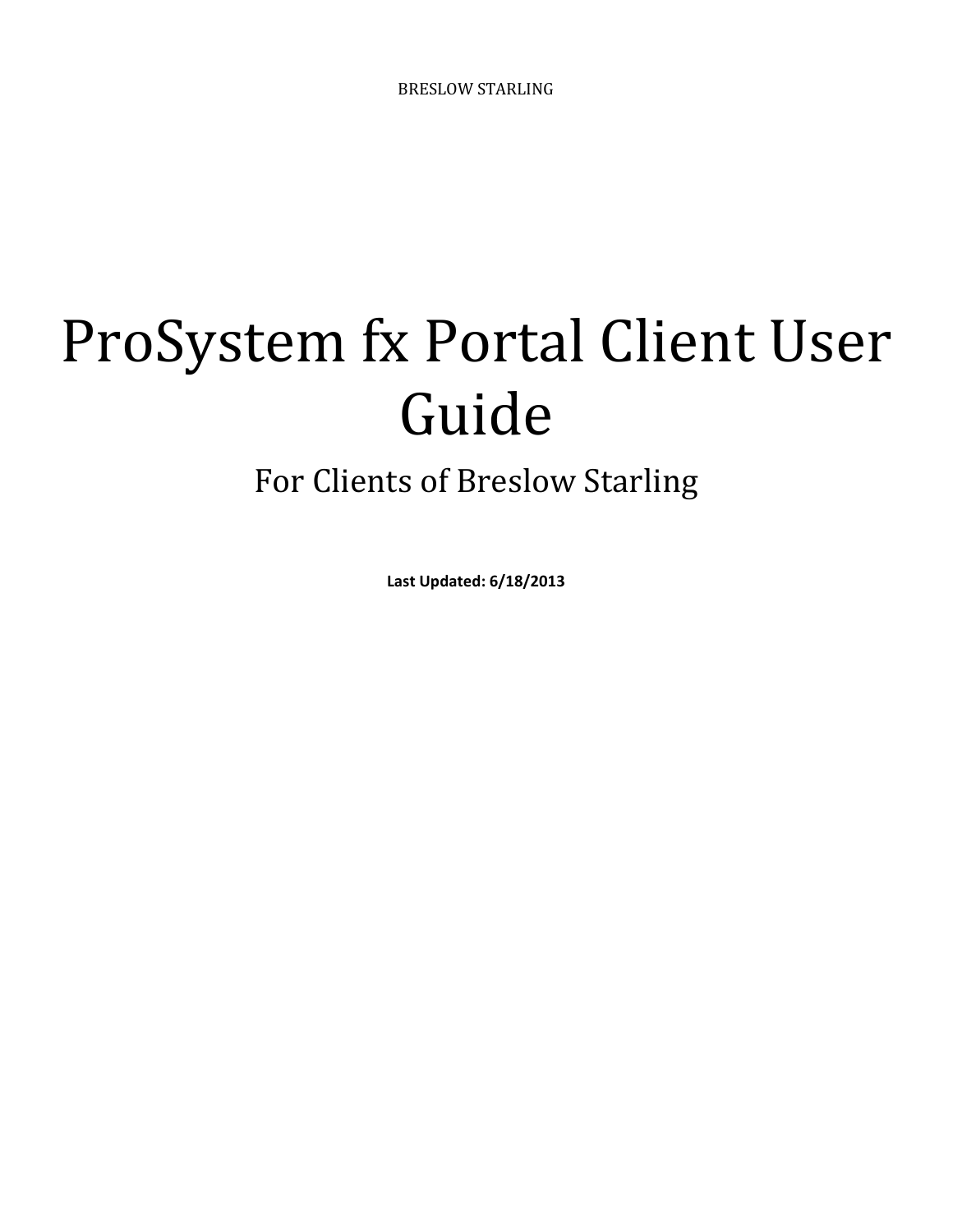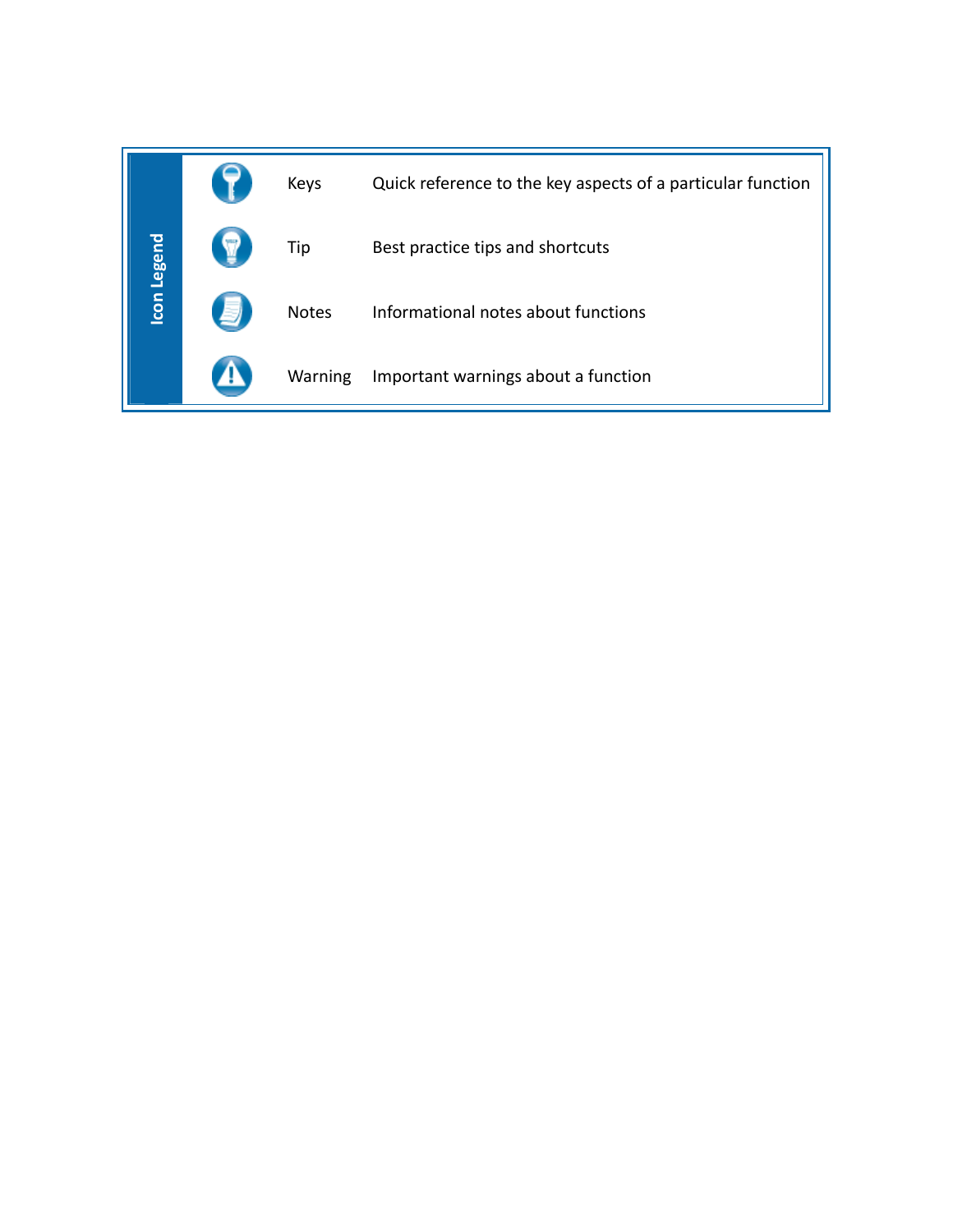# **About ProSystem** *fx* **Portal**

Portal is a web application used for secure file transfers and continued access between FirmName and our clients. For a client, Portal is a web‐based interface that only requires the installation of Microsoft Silverlight for use.

Your Portal User ID and login information will be provided via email. All documents made available for continued access such as a tax return or financial statement will remain on your portal for a stated period of time in accordance with FirmName's record retention and portal use policies.

# **System Requirements**

- Portal is built on a Microsoft Silverlight platform and a user may be prompted to install Silverlight from Microsoft's website. The installation typically takes less than one minute to complete and is completely safe.Mer
- Portal will support all browsers on PC and Mac that are compatible with Microsoft Silverlight 3.
- A complete list of browsers and operating systems that support Silverlight 3 can be found at http://www.microsoft.com/silverlight/get‐started/install/default.aspx

### *Internet Explorer*

Internet Explorer users are required to add the portal URL to Trusted Sites.

| <b>Internet Options</b>                                                                                                                       |  |  |
|-----------------------------------------------------------------------------------------------------------------------------------------------|--|--|
| Security Privacy Content Connections Programs<br>General<br>Advanced                                                                          |  |  |
|                                                                                                                                               |  |  |
| Select a zone to view or change security settings.                                                                                            |  |  |
|                                                                                                                                               |  |  |
| Internet<br>Local intranet Trusted sites<br>Restricted<br>cites                                                                               |  |  |
| <b>Trusted sites</b><br>Sites<br>This zone contains websites that you<br>trust not to damage your computer or<br>vour files.                  |  |  |
| Security level for this zone                                                                                                                  |  |  |
| <b>Fustom</b><br>Custom settings.<br>- To change the settings, click Custom level.<br>- To use the recommended settings, click Default level. |  |  |
| Custom level<br>Default level                                                                                                                 |  |  |
| Reset all zones to default level                                                                                                              |  |  |
| Cancel<br>OK<br>Apply                                                                                                                         |  |  |

#### **Internet Options**



**Trusted Sites**

#### **Internet Explorer Settings**

- 1. Open Internet Explorer and browse to http://www.breslowstarling.com/client‐portal.php
- 2. In Internet Explorer, select Tools, Internet Options, and Security, then click Trusted Sites. See #3 below for the final step.

3. Click Add to move the Portal URL to the trusted sites zone, then click close.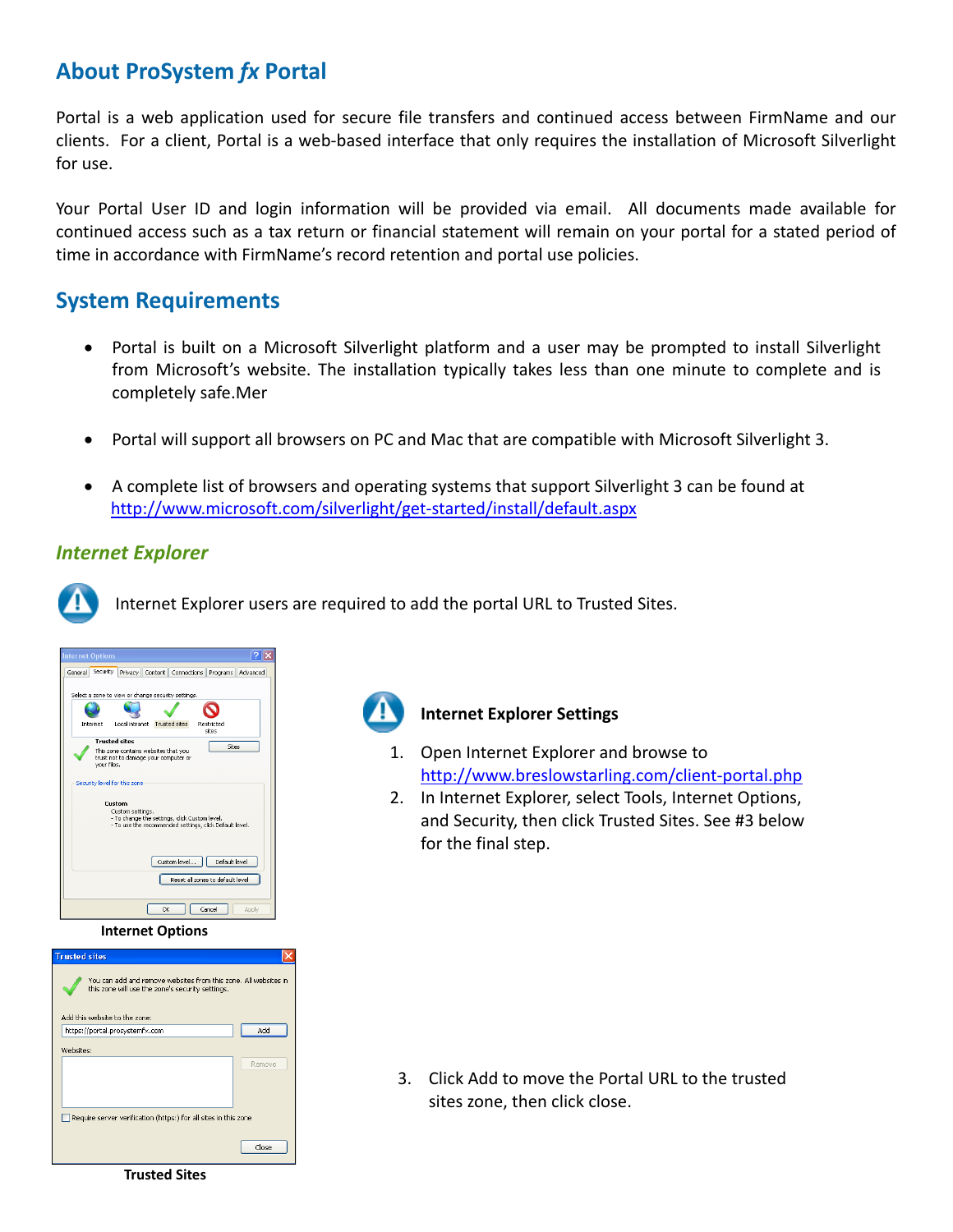# **Quick Start Guide**

# *Portal Login*

Launch your internet browser and browse to http://www.breslowstarling.com/client-portal.php

| <b>Account Login</b>                     |  |
|------------------------------------------|--|
| Login ID (Email address):<br>Remember me |  |
| Password:                                |  |
| Remember my password<br>Login            |  |
| Forgot your password?<br>Forget me       |  |
| • Take me to the non-Silverlight login   |  |
| <b>Portal Login</b>                      |  |



#### **Login Tips**

- Refer to the emails received from the firm for login information.
- The Login ID (email address) is not case sensitive; the temporary password provided via email is case sensitive.
- You will be required to change your password upon logging in for the first time and answer at least one security question. Your security questions can help you access your portal if you ever forget your password.
- Your new password; which may be from 8 to 32 characters must contain at least one alpha character, one numeric character, one special character (e.g. !,  $\omega$ , #, etc.), and is case sensitive.
- Your password may be reset at anytime by clicking "Forgot your password?"
- If you cannot, or prefer not to, install Silverlight on your machine, click "Take me to the non-Silverlight login" to use our lightweight version of the Portal that does not require Silverlight. Advanced features are not available from the non‐Silverlight version of Portal.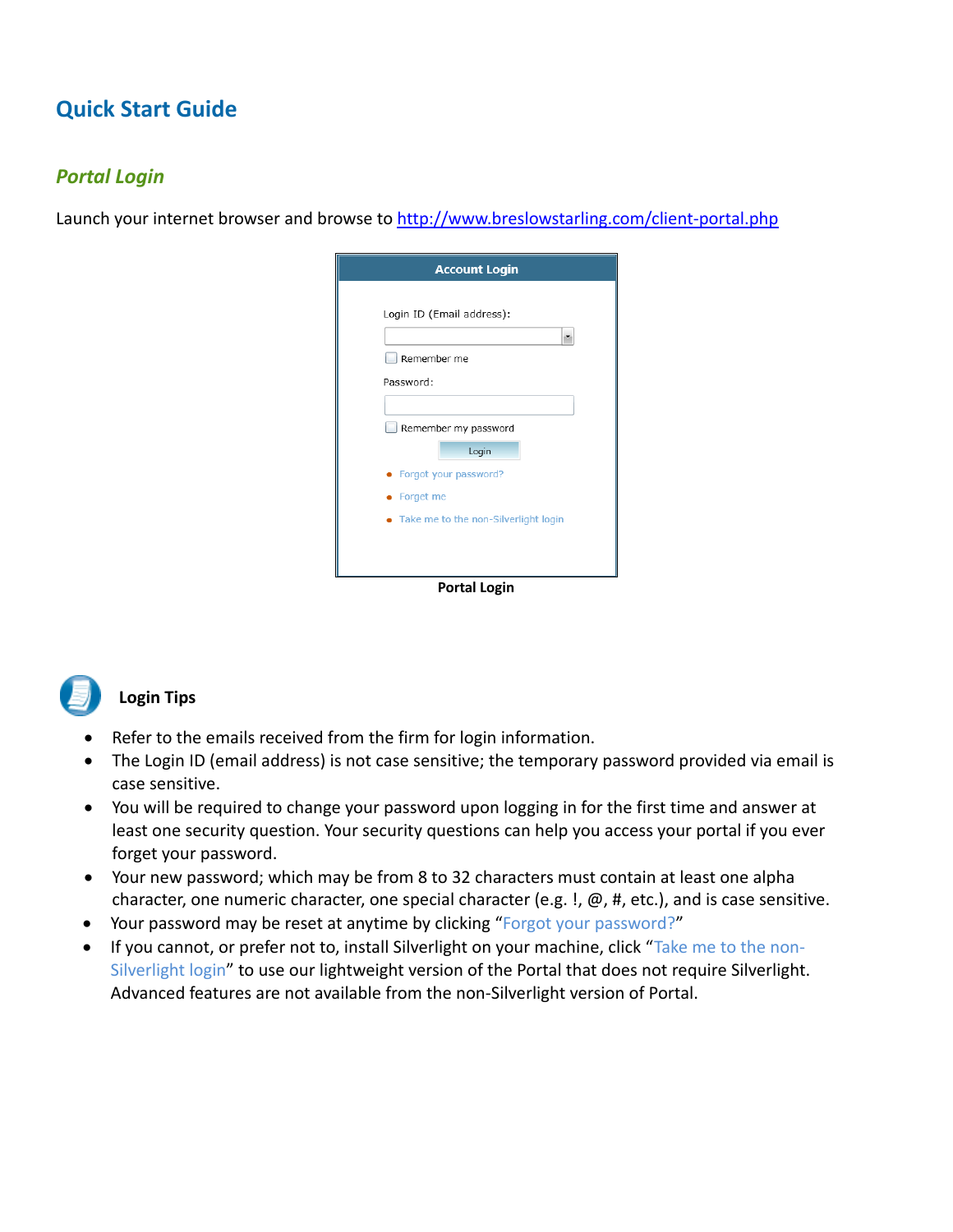# *Download files from Portal*



#### **Files and Folders**



#### **Portal Documents**

| <b>File Download</b>                   |                                                                                                                                                                                   |  |  |  |
|----------------------------------------|-----------------------------------------------------------------------------------------------------------------------------------------------------------------------------------|--|--|--|
| Do you want to open or save this file? |                                                                                                                                                                                   |  |  |  |
|                                        | Name: Client Source Documents.pdf<br>Type: Adobe Acrobat Document<br>From: portal.prosystemfx.com<br>Cancel<br>Save<br>Open                                                       |  |  |  |
|                                        | While files from the Internet can be useful, some files can potentially<br>harm your computer. If you do not trust the source, do not open or<br>save this file. What's the risk? |  |  |  |

 **File Download**



Folders are used to organize files on the portal. Simply double‐click on a folder to view your files.



A simple way to view or save a file is to double‐click on the file name. Double‐clicking on a file will display the file download screen, displayed below.



Click open to view the file or save to download\save a copy to your computer or network. When a file is downloaded a copy is created and does not affect the file on your portal.



It is recommended to download\save a copy of your deliverable items from Portal as most files will not remain there indefinitely. The firm can provide more detail regarding how long files will be accessible via Portal.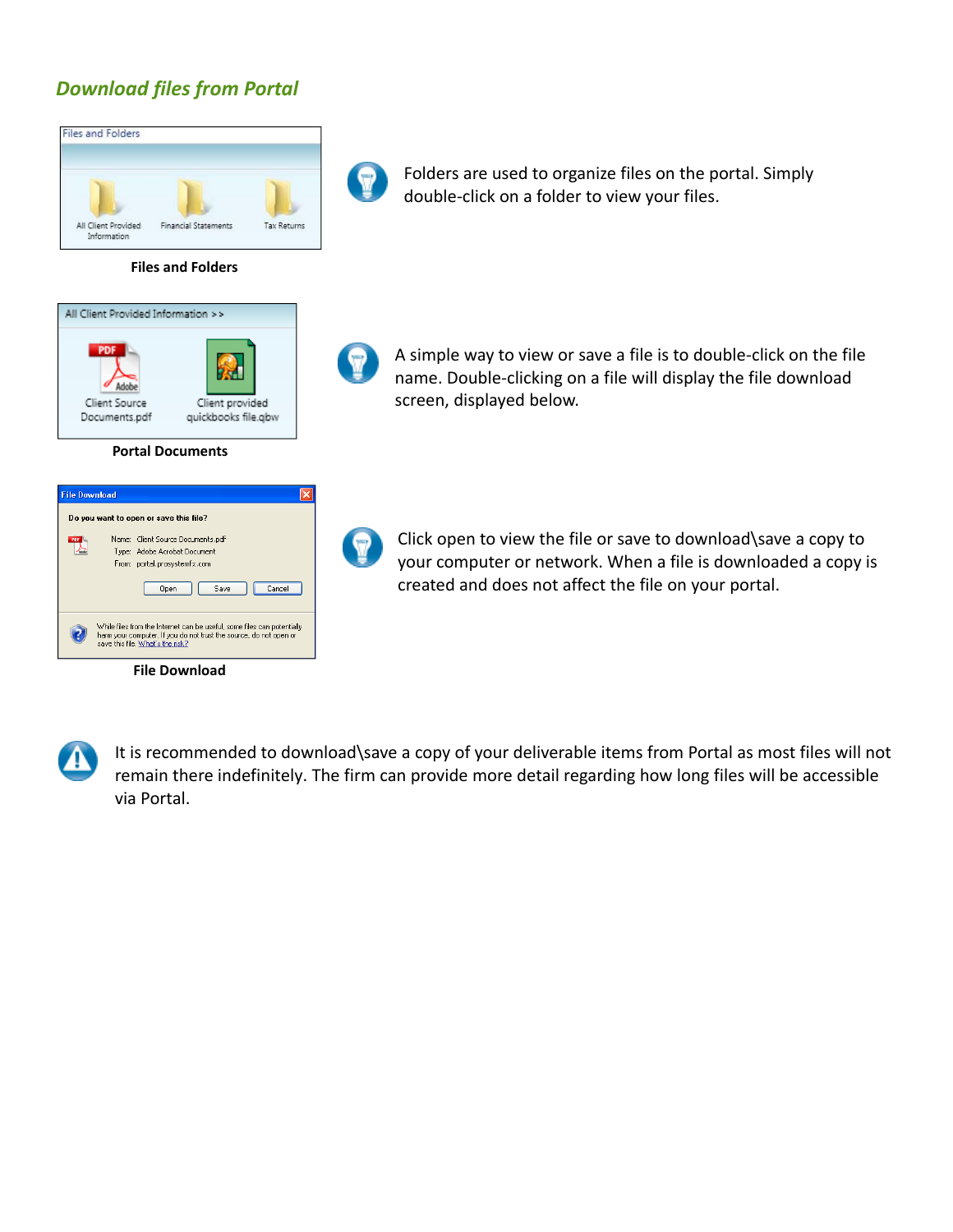# *Add Files to Portal*



**Add Files**



**Steps to Add Files to Portal**

On the Portal Home page:

- 1. Select a portal (only for those users that have access to multiple portals)
- 2. Select the file location (folder)
- 3. Click **C** Add Files to select file(s) via Windows Explorer or Drag and Drop files from your computer to the Files and Folders section
- 4. Click  $\left[\begin{matrix} 1 & 0 \\ 0 & 0 \end{matrix}\right]$  to upload the file(s) to Portal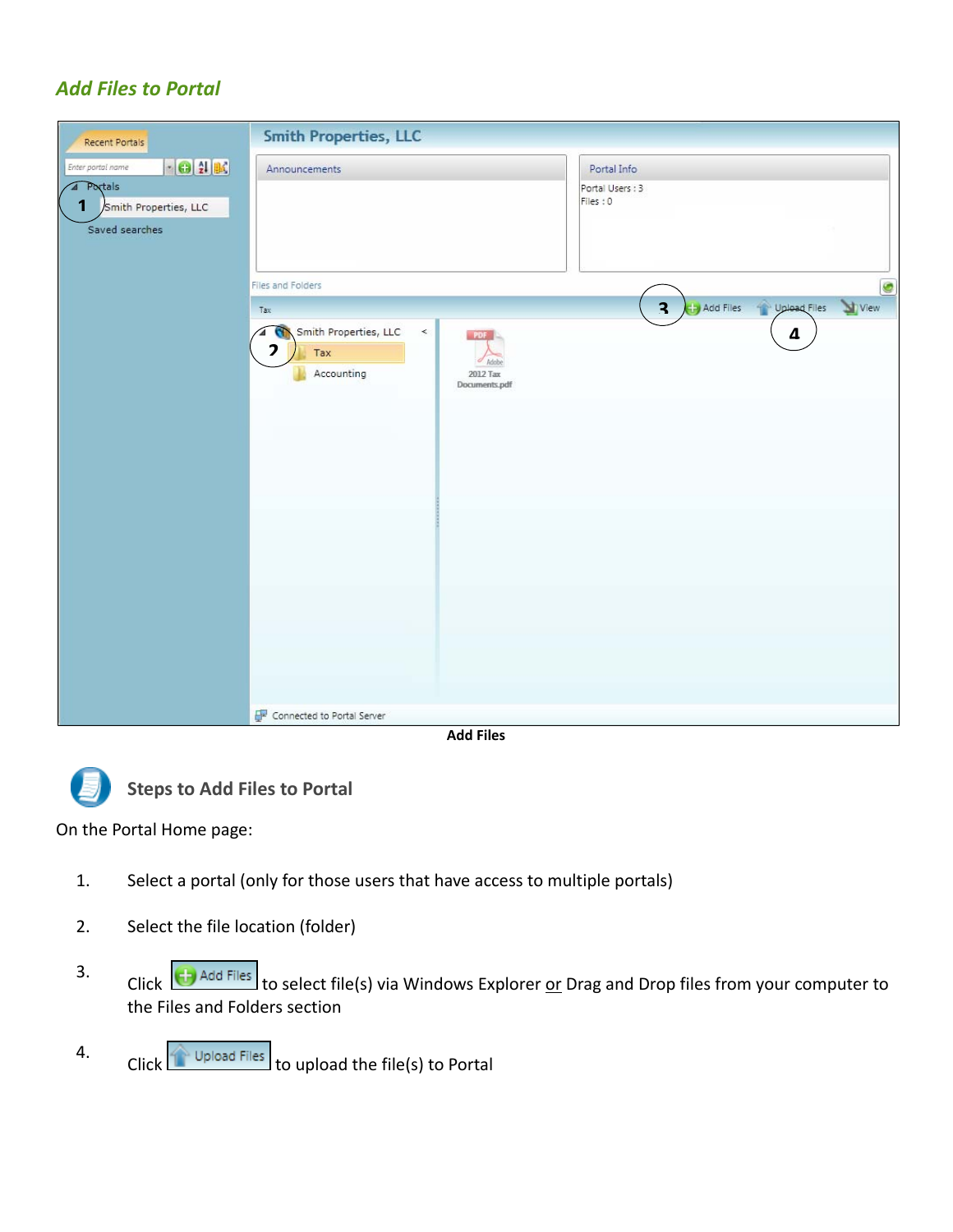# **Advanced Features**

 This section is intended to provide further assistance on the more complex portal features available to the Portal Admin user. The advanced features are optional and are not required for each portal.

# *Portal User Roles*

#### **Portal Admin**

 The Portal Admin is the primary user who has access to the portal. The Portal Admin may perform all portal‐related functions, create other Portal Users and control access by other Portal Users. The Portal Admin user will be the only user that exists initially.

#### **Portal User**

 A Portal User is created and granted access by the Portal Admin. Portal Users should only be created when Portal access is required by more than one person.

#### *About User Roles*



Being the Portal Admin means you are the primary user for the portal(s) that have been created for you or your organization.

#### *Example of Advanced Portal Use*

- $\bullet$  You may find situations in which it is practical to grant portal access to a 3<sup>rd</sup> party. For example; a banker that you and the firm collaborate with on a regular basis. Before having access to Portal; options to exchange information included email, fax, CD‐ROM or hard copy paper, and in many cases you had to request the document from the firm before you could provide it to the bank. As the Portal Admin, you may create a Portal User allowing your banker access to requested documents and the ability to add files at the request of you and the firm; considerably reducing the time and resources spent to exchange information. The security level of Portal far exceeds email, which is most often the primary medium of exchanging electronic files.
- If the firm has created more than one portal for you, you will be able to control which portal(s) your banker or other third party may view.
- Your firm's portal solution, may or may not, provide you with the ability to secure folders. If available, this feature allows the Portal Admin to control a Portal User's access to one or more folders within a portal.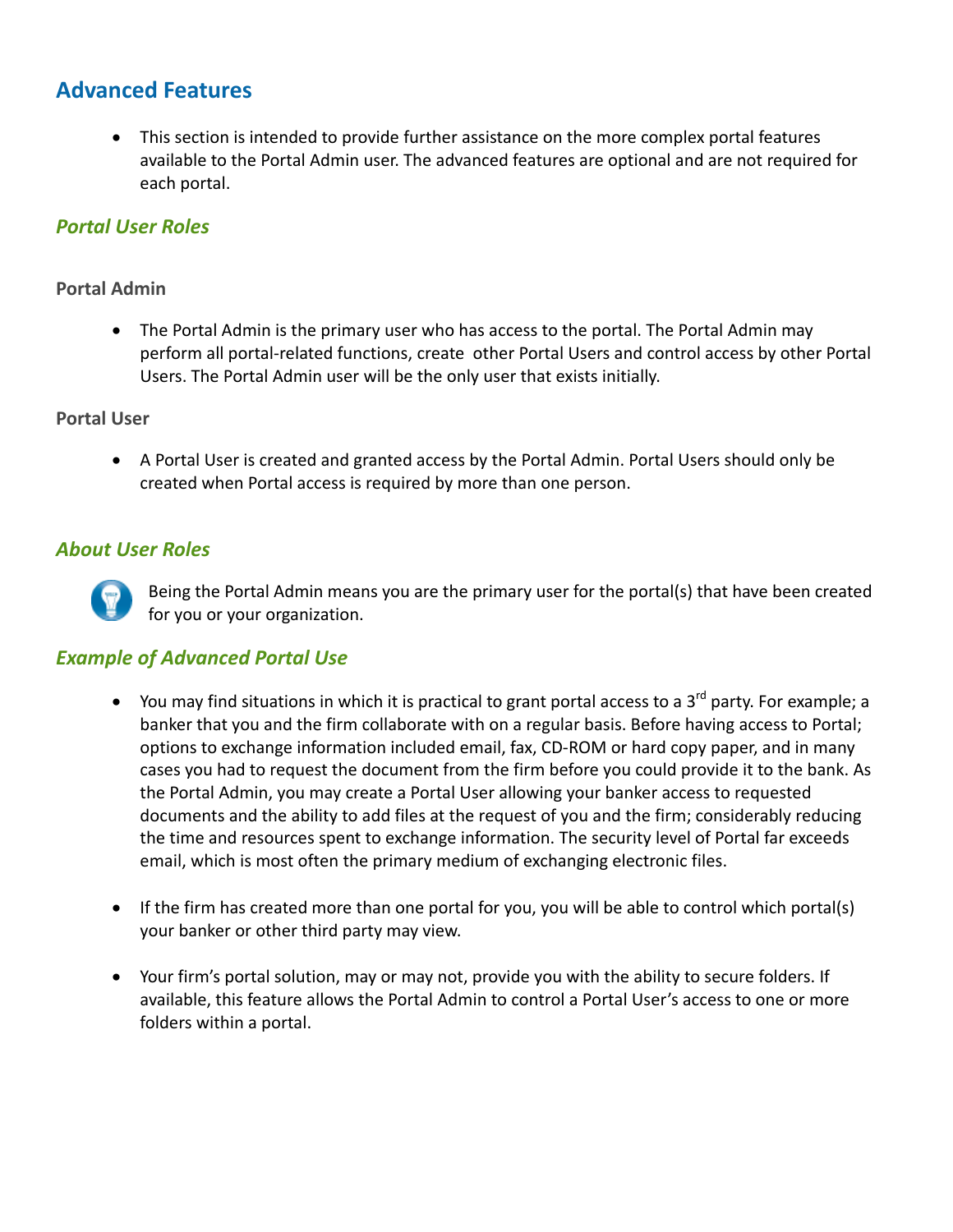# *Managing Portal*

The Portal Admin may grant Portal access to others by creating Portal Users.



There are 3 steps to create Portal Users.

- 1. Create the Portal User
- 2. Grant the Portal User access to one or more portals
- 3. Choose the Portal User's File Management Role for each portal they can access

#### *About File Management Roles*



There are 5 File Management Roles that can be assigned.

- 1. Administrator Allows Portal Users to perform all file operations.
- 2. Standard User Allows Portal Users to perform the most common file operations.
- 3. Limited User Allows Portal Users to perform a limited number of file operations.
- 4. Read-only User Allows Portal Users to download files and review related information.
- 5. Upload-only User Allows Portal Users to upload files and review related information.

#### **Recommendations**

It is our recommendation that administration rights NOT be granted to Portal Users.

#### **Administration tab defined**

Portal User Management ‐ Create, modify and delete Portal Users.

# *Create Portal Users*

|              | Administration >> Setup >> Manage Portal User |                      |                       | <b>Manage Portal User</b>  |
|--------------|-----------------------------------------------|----------------------|-----------------------|----------------------------|
|              | Search portals:                               |                      |                       |                            |
|              | Enter portal name                             | View                 |                       |                            |
|              | Last Name                                     | First Name           | Email                 | Default Security User Role |
| $\checkmark$ | Doe                                           | John                 | johndoe@email.com     | Administrator              |
| L.)          | <b>Test Portal A</b>                          | <b>Test Portal A</b> | TestPortalA@gmail.com | <b>Limited User</b>        |
|              |                                               |                      |                       |                            |
|              | Edit selected<br>Create                       | Delete selected      |                       |                            |

**Manage Portal Users**



From the Administration tab; click "**Manage Portal Users**", then click "**Create**".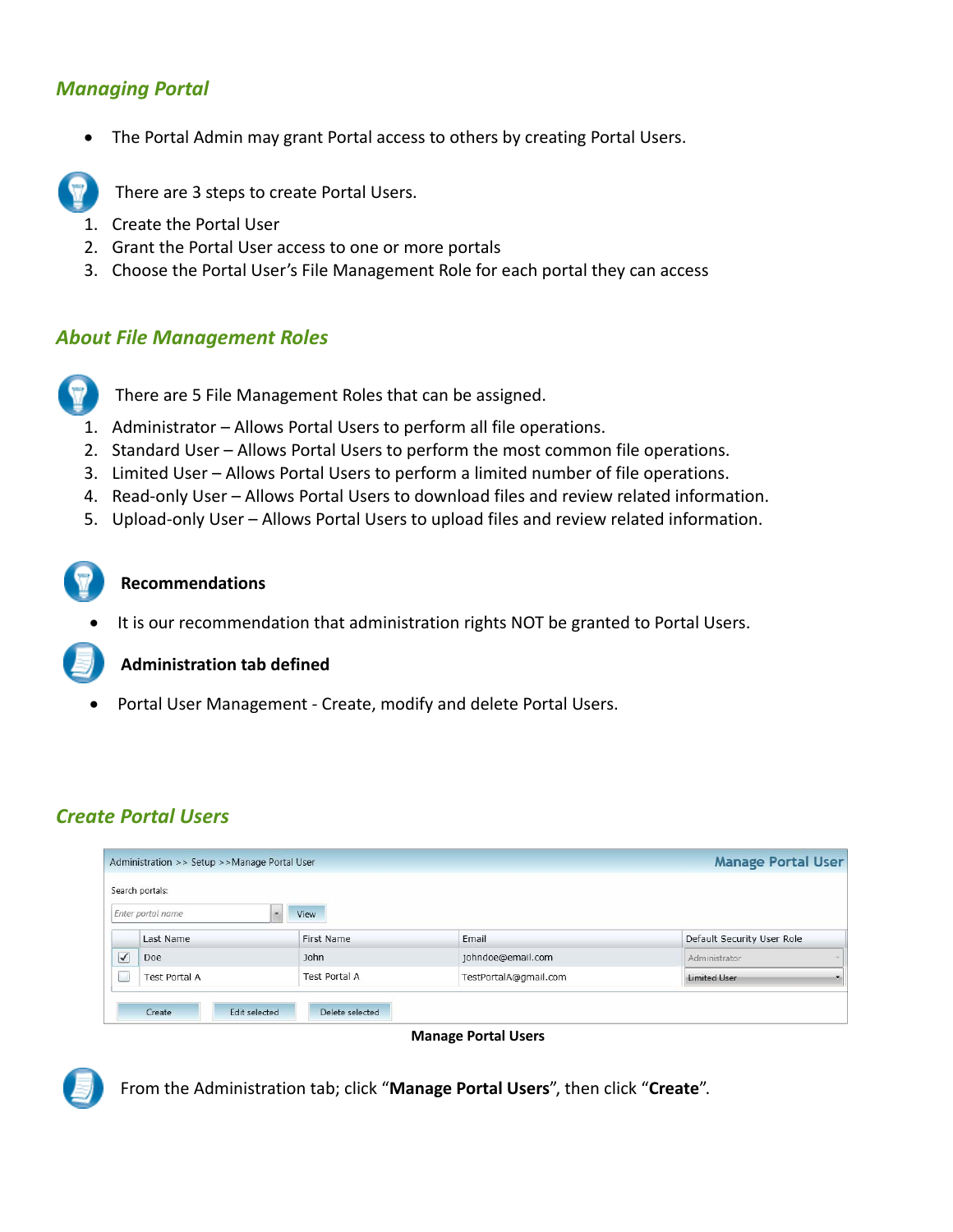| * Login ID (Email Address): | * Default Security User Role:             |
|-----------------------------|-------------------------------------------|
|                             | <b>Standard User</b>                      |
| * Last Name:                | ∗<br>First Name:                          |
|                             |                                           |
| <b>Street Address:</b>      |                                           |
|                             |                                           |
| City:                       | State or Province:<br>Zip or Postal Code: |
|                             |                                           |
| Country:                    |                                           |
|                             |                                           |
| <b>Business Phone:</b>      | Cell phone:                               |
|                             |                                           |
| Enable Email Signature      |                                           |

**Create Portal User**



On the Personal tab, enter the Login ID (email address), last and first name of the user; these are the only items that are required. The next step is to click the Portal Access and Security tab.

| Administration>> Setup>> Manage Portal User>> Create Portal User |                    |                          |   |                      | <b>Create Portal User</b> |
|------------------------------------------------------------------|--------------------|--------------------------|---|----------------------|---------------------------|
| User Information - New User                                      |                    |                          |   |                      |                           |
| Portal Access and Security<br>Personal                           |                    |                          |   |                      |                           |
| Portal Name                                                      | Grant Access       | <b>Access Expiration</b> |   | File Management Role | Client Area               |
| John Doe                                                         | $\boxed{\text{N}}$ | <b>Eriter Date</b>       | 囲 | <b>Standard User</b> |                           |
| Test Portal A                                                    |                    | <b>Enter Date</b>        |   | Administrator        |                           |
|                                                                  |                    |                          |   | <b>Standard User</b> |                           |
|                                                                  |                    |                          |   | Limited User         |                           |
|                                                                  |                    |                          |   | Read-only User       |                           |
| っ                                                                |                    |                          |   | Upload Only User     |                           |
| Update Multiple<br>Save                                          | Cancel             |                          |   |                      |                           |
|                                                                  |                    |                          |   |                      |                           |





#### **Assign a user to a Portal**

- 1. All portals will be displayed, check the Grant Access box to allow access to a Portal.
- 2. Assign a File Management Role for Portal Users to the selected Portal.
- 3. Select **Save** to create the Portal User. Emails containing login information will be sent to the login ID (email address) of the Portal User.

#### *Edit Portal Users*



Access to Portal may be modified or terminated at any time. It is important to terminate access when no longer needed by the Portal User. If you need assistance please contact FirmName.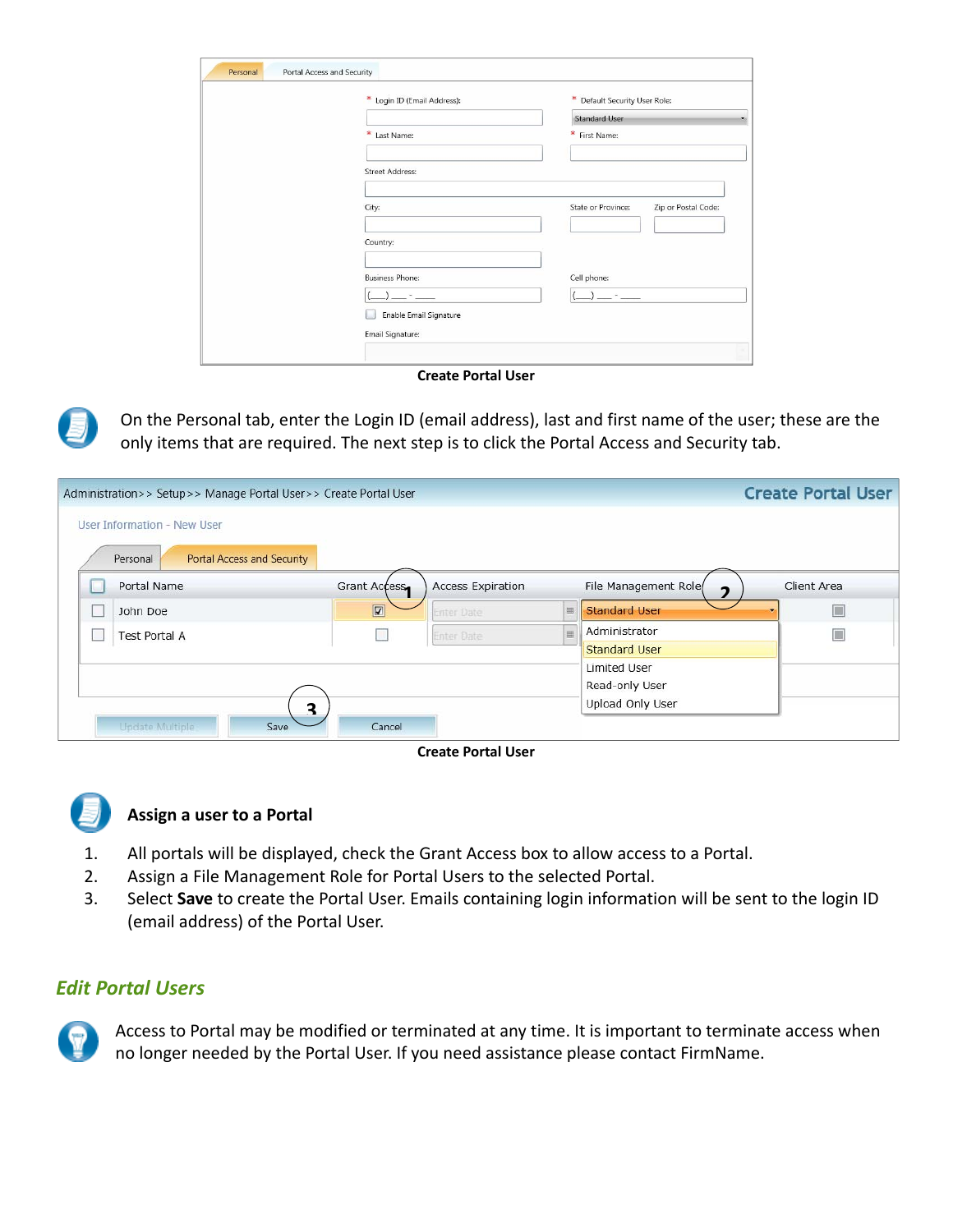|                          | Administration >> Setup >> Manage Portal User |                                  |                       | <b>Manage Portal User</b>  |
|--------------------------|-----------------------------------------------|----------------------------------|-----------------------|----------------------------|
|                          | Search portals:                               |                                  |                       |                            |
| John Doe                 |                                               | View                             |                       |                            |
|                          | Last Name                                     | First Name                       | Email                 | Default Security User Role |
| $\overline{\mathcal{L}}$ | <b>Doe</b>                                    | John                             | johndoe@email.com     | Administrator              |
| <b>Section</b>           | <b>Test Portal A</b>                          | Test Portal A                    | TestPortalA@gmail.com | Administrator              |
|                          | Create                                        | Edit selected<br>Delete selected |                       |                            |





Select Manage Portal Users to edit or delete a Portal User. . If access to the Portal is to be permanently terminated simply click "Delete selected" to remove all Portal access.

# *Folder Security*

 By default, all Portal Users have access to a folder. Folder Security allows you to secure folders by controlling which Portal Users can access them.



**Folder Menu**



Right‐click on any folder to access the Folder Menu for that folder. To secure a folder, select Secure Folder from the folder menu and select only the users that should have access to the folder. Folder security can be removed or edited at any time.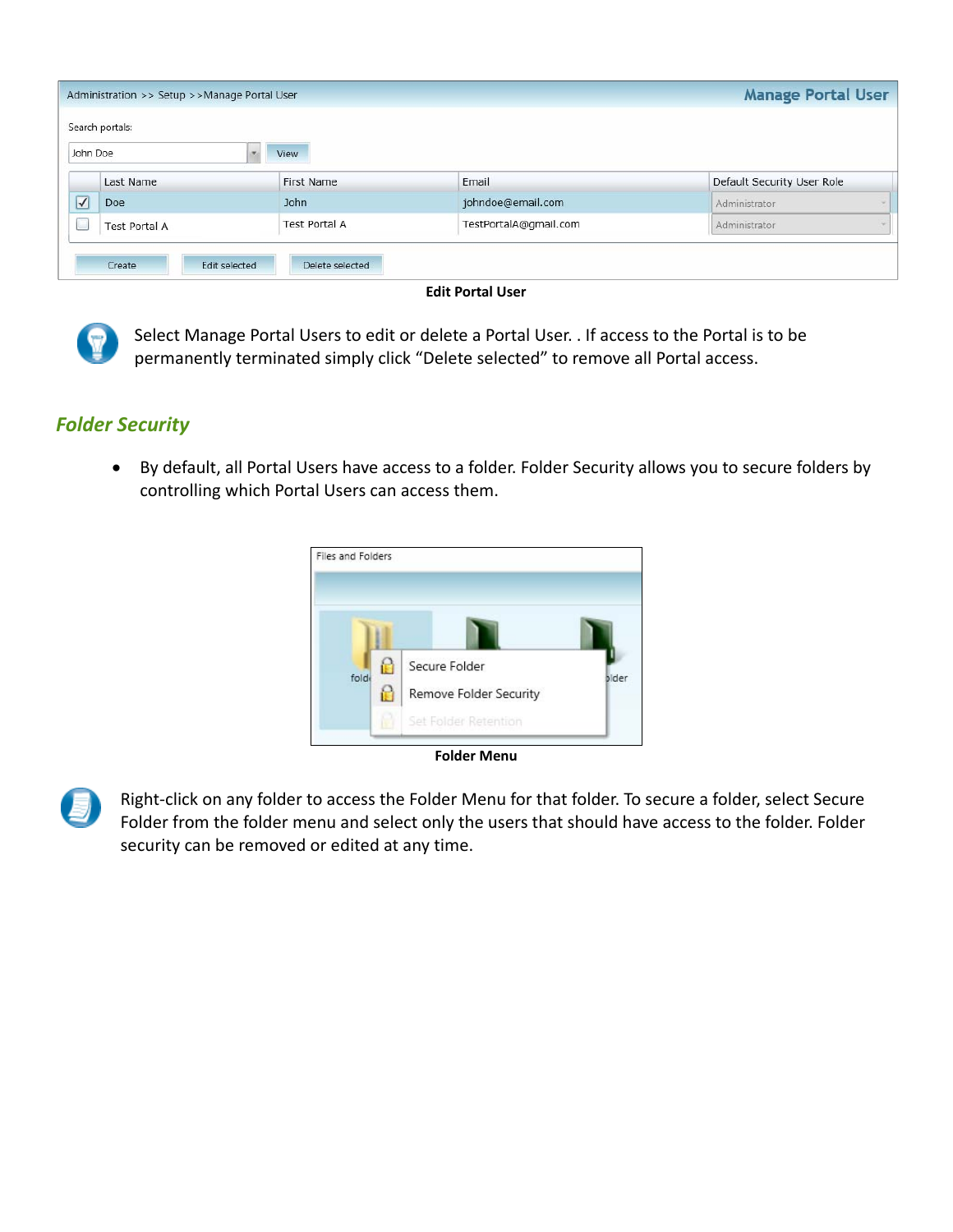# *The Local File Menu*

The Local File Menu contains several options for modifying and working with files.



Right‐click on any file to access the Local File Menu for that file.

# **Local File Menu Key Features**

| Check-out                | Check-out                          | Download the file to edit and add back to Portal. The file<br>will be overwritten to reflect your changes upon Check-in. |  |  |  |
|--------------------------|------------------------------------|--------------------------------------------------------------------------------------------------------------------------|--|--|--|
| Check-in                 |                                    |                                                                                                                          |  |  |  |
| Cancel check-out         | Check-in                           | Add the previously checked-out file back to Portal to reflect                                                            |  |  |  |
| Lock                     |                                    | any changes.                                                                                                             |  |  |  |
| Uniock                   | Cancel Check-                      |                                                                                                                          |  |  |  |
| Download                 |                                    | Check-in a previously checked-out file as if the Check-out<br>never occurred.                                            |  |  |  |
| Send as Hyperlink        | out                                |                                                                                                                          |  |  |  |
| Request file deletion    | Lock\Unlock                        | Prevent file from being checked-out or deleted.                                                                          |  |  |  |
| Copy to Multiple Portals |                                    |                                                                                                                          |  |  |  |
| Folder Path              | Download                           | View or save file (same as double-click on file name).                                                                   |  |  |  |
| History                  | Send as                            | Send encrypted link via email. The recipient must be able to                                                             |  |  |  |
| Properties               | <b>Hyperlink</b>                   | log-in to Portal in order to view the file.                                                                              |  |  |  |
| <b>Right-Click Menu</b>  | Request file<br>deletion           | Requests file deletion by the firm.                                                                                      |  |  |  |
|                          | Copy to<br><b>Multiple Portals</b> | Copies a file to other portals that the Portal User has access<br>to.                                                    |  |  |  |
|                          | <b>Folder Path</b>                 | Move file to a new folder.                                                                                               |  |  |  |
|                          | History                            | View each action performed to the file and the user who<br>performed the action.                                         |  |  |  |
|                          | Properties                         | Rename or change the folder location for a file.                                                                         |  |  |  |